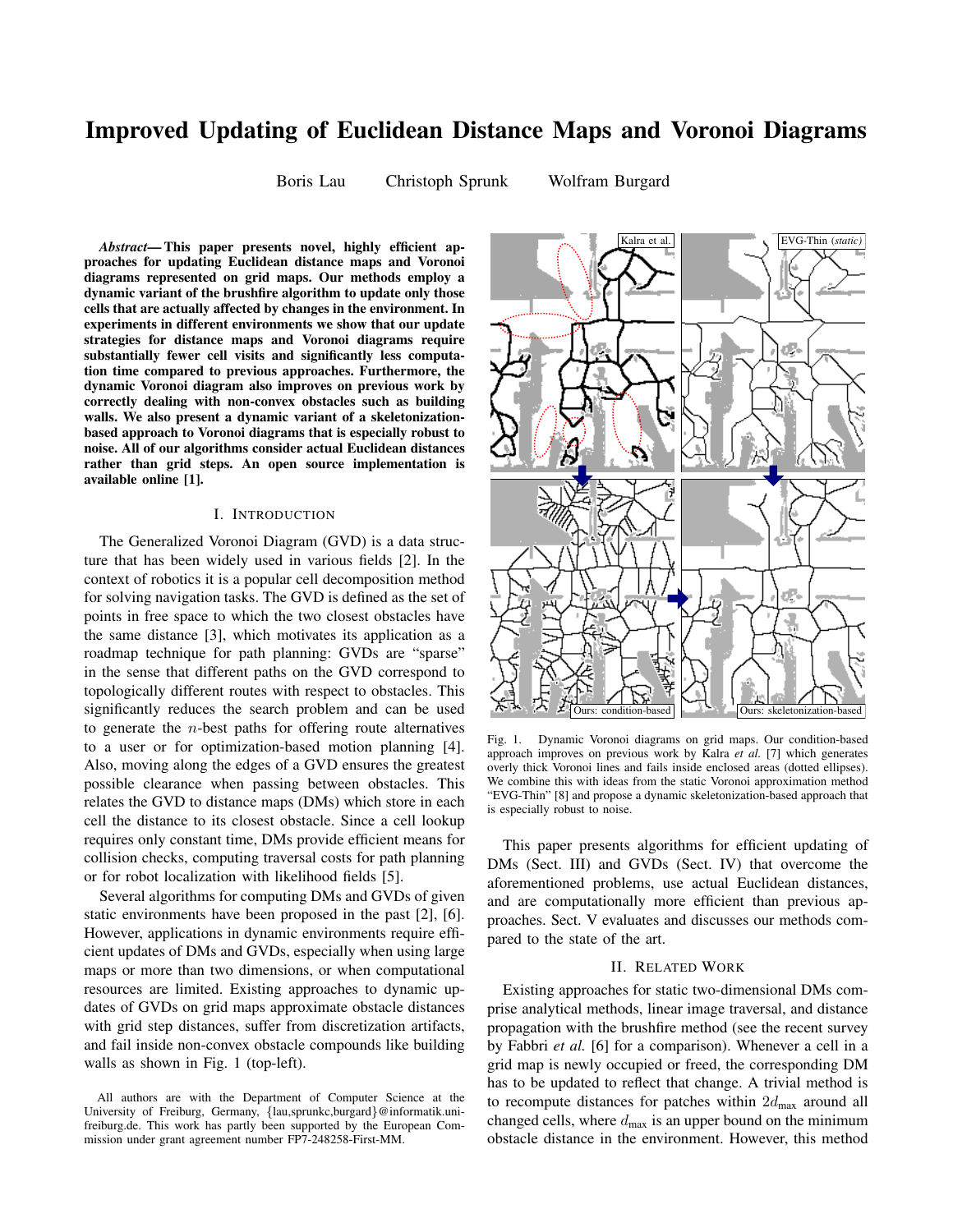| <b>Algorithm 1 Pseudo-Code for Updating Euclidean Distance Maps</b> |                                          |                                                   |                                        |  |  |  |  |  |  |  |  |
|---------------------------------------------------------------------|------------------------------------------|---------------------------------------------------|----------------------------------------|--|--|--|--|--|--|--|--|
| SetObstacle(s)                                                      | UpdateDistanceMap()                      | raise(s)                                          | lower(s)                               |  |  |  |  |  |  |  |  |
| 1: $obst_s \leftarrow s$                                            | 7: while <i>open</i> $\neq \emptyset$ do | 15: for all $n \in \text{Adj}_8(s)$ do            | 22: for all $n \in \text{Adj}_8(s)$ do |  |  |  |  |  |  |  |  |
| 2: $dist_{s} \leftarrow 0$                                          | $s \leftarrow pop(open)$                 | <b>if</b> $(\textit{obst}_n \neq \text{cleaned})$ | if $\neg to Raise_n$ then              |  |  |  |  |  |  |  |  |
|                                                                     | 8:                                       | 16:                                               | 23:                                    |  |  |  |  |  |  |  |  |
| 3: insert $(open, s, 0)$                                            | if $to{Raise_s}$ then<br>9:              | $\wedge \neg toRaise_n)$ then                     | $d \leftarrow   obst_s - n  $<br>24:   |  |  |  |  |  |  |  |  |
|                                                                     | raise(s)                                 | <b>if</b> $\neg isOcc(obst_n)$ then               | if $d < dist_n$ then                   |  |  |  |  |  |  |  |  |
|                                                                     | 10:                                      | 17:                                               | 25:                                    |  |  |  |  |  |  |  |  |
| <b>RemoveObstacle(s)</b>                                            | else if isOcc $(obsts)$ then             | clearCell(n)                                      | $dist_n \leftarrow d$                  |  |  |  |  |  |  |  |  |
|                                                                     | 11:                                      | 18:                                               | 26:                                    |  |  |  |  |  |  |  |  |
| 4: $clearCell(s)$                                                   | $voro_s \leftarrow false$                | $to Raise_n \leftarrow true$                      | $obst_n \leftarrow obst_s$             |  |  |  |  |  |  |  |  |
|                                                                     | 12:                                      | 19:                                               | 27:                                    |  |  |  |  |  |  |  |  |
| 5: $to Raise_s \leftarrow true$                                     | lower(s)                                 | insert( <i>open</i> , <i>n</i> , $dist_n$ )       | insert $(\text{open}, n, d)$           |  |  |  |  |  |  |  |  |
|                                                                     | 13:                                      | 20:                                               | 28:                                    |  |  |  |  |  |  |  |  |
| 6: insert $(open, s, 0)$                                            | 14: $return \; dist$                     | 21: $to{Raise_s} \leftarrow false$                | else chkVoro $(s, n)$<br>29:           |  |  |  |  |  |  |  |  |

usually updates substantially more cells than necessary, e.g., if  $d_{\text{max}}$  is high due to large open spaces or if changed cells cover a wide area. Kalra *et al.* recently proposed to update DMs and GVDs with a dynamic brushfire algorithm [7] based on  $D^*$ , which starts propagating wavefronts at newly occupied or deleted obstacle cells. These wavefronts accumulate 8-connected grid steps to approximate obstacle distances. However, this overestimates the true Euclidean distances by up to 8.0% [9], which for a robot implies either a collision risk or overly conservative movements.

Scherer *et al.* adopted and corrected Kalra's algorithm for DM updates [10]. They propagate obstacle locations rather than grid step counts to determine Euclidean distances, which reduces the absolute overestimation error below an upper bound of 0.09 pixel units [9]. According to Cuisenaire and Macq [11], the shortest distance at which this propagation error can occur is 13 pixels, which yields a maximum relative error of 0.69%. Our approach follows the same principle and applies it to GVD generation as well. It improves on the work by Scherer *et al.* by requiring significantly lower computational time for the same task due to a substantially reduced number of cell visits. Similar to their algorithm, our approach can also be trivially extended to 3D and incorporate a limit on the propagated distance.

Traditional Voronoi algorithms compute parametric lines or curves that separate singular obstacle points or line segments represented in continuous space. There are approaches to update such Voronoi graphs, e.g., for moving input points [12] or points that have been inserted or deleted [13]. However, analytic approaches are not practical for use with grid maps, since they would attach Voronoi lines between all pairs of occupied cells, even for larger obstacles and walls.

The approach for updating GVDs proposed by Kalra *et al.* [7] addresses this issue by introducing obstacle identifiers that are uniquely assigned to a compound of connected obstacle cells. If two adjacent cells have different closest obstacles according to their identifier, both cells are added to the GVD. This condition however generates two-cellwide lines that violate the sparseness property mentioned in Sect. I. Additionally, it does not generate Voronoi lines in the interior of concave obstacle compounds like rooms or corridors as shown in Fig. 1 (top-left), which destroys the connectivity of the GVD and is disadvantageous for path planning. Furthermore, since Kalra *et al.* use 8-connected step distances for the distance maps, the Voronoi lines also follow this metric and thereby only approximate the GVD. In this paper we consider actual Euclidean distances and present a condition-based approach that a) does not rely on obstacle identifiers and b) generates thin Voronoi lines, as shown in Fig. 1 (bottom-left).

Zhang and Suen [14] proposed an approach for GVDs on static grid maps that erodes the free space starting with the free cells next to obstacles. For each cell under inspection, a set of so-called "thinning patterns" determines if a cell can be removed or not. At the end of this iterative process the remaining skeleton approximates the GVD. Beeson's C++ implementation "EVG-Thin" [8] follows this approach. An example output is shown in Fig. 1 (top-right). This GVD approximation is robust to noise and fairly thin, i.e., the Voronoi lines are only one-pixel wide. However, a few double-cell lines still occur and the skeleton uses many straight and diagonal lines where the actual Voronoi lines would be curved. Furthermore, it cannot be updated dynamically. In addition to the condition-based approach described above, this paper presents a GVD generation algorithm that combines the former with an erosion process that uses true Euclidean distances. The resulting method is robust to noise and allows for efficient updates in dynamic scenarios. An example output is shown in Fig. 1 (bottom-right).

# III. UPDATING EUCLIDEAN DISTANCE MAPS

Similar to the method by Kalra *et al.* [7], our approach for updating Euclidean DMs uses a dynamic variant of the brushfire method to iteratively compute distances. Following the notation of Kalra *et al.*, the pseudo-code of our algorithm is given in Alg. 1. Movement, insertion, or deletion of objects causes individual cells in an occupancy grid map to flip their state from free to occupied or vice versa. A change of a cell s is registered by calling the function  $SetObstate(s)$ or **RemoveObstacle** $(s)$ , which updates s and inserts it into a priority queue. When calling the function UpdateDistanceMap() the collected cell changes are propagated to all affected cells which completes the update.

Newly occupied cells initiate "lower" wavefronts that update the closest obstacle distance of affected cells. Similarly, "raise" wavefronts start at newly freed cells and clear the distance entries of all cells whose closest obstacle was the deleted one, as shown in Fig. 2. The processing of raise and lower wavefronts is interwoven and controlled by a single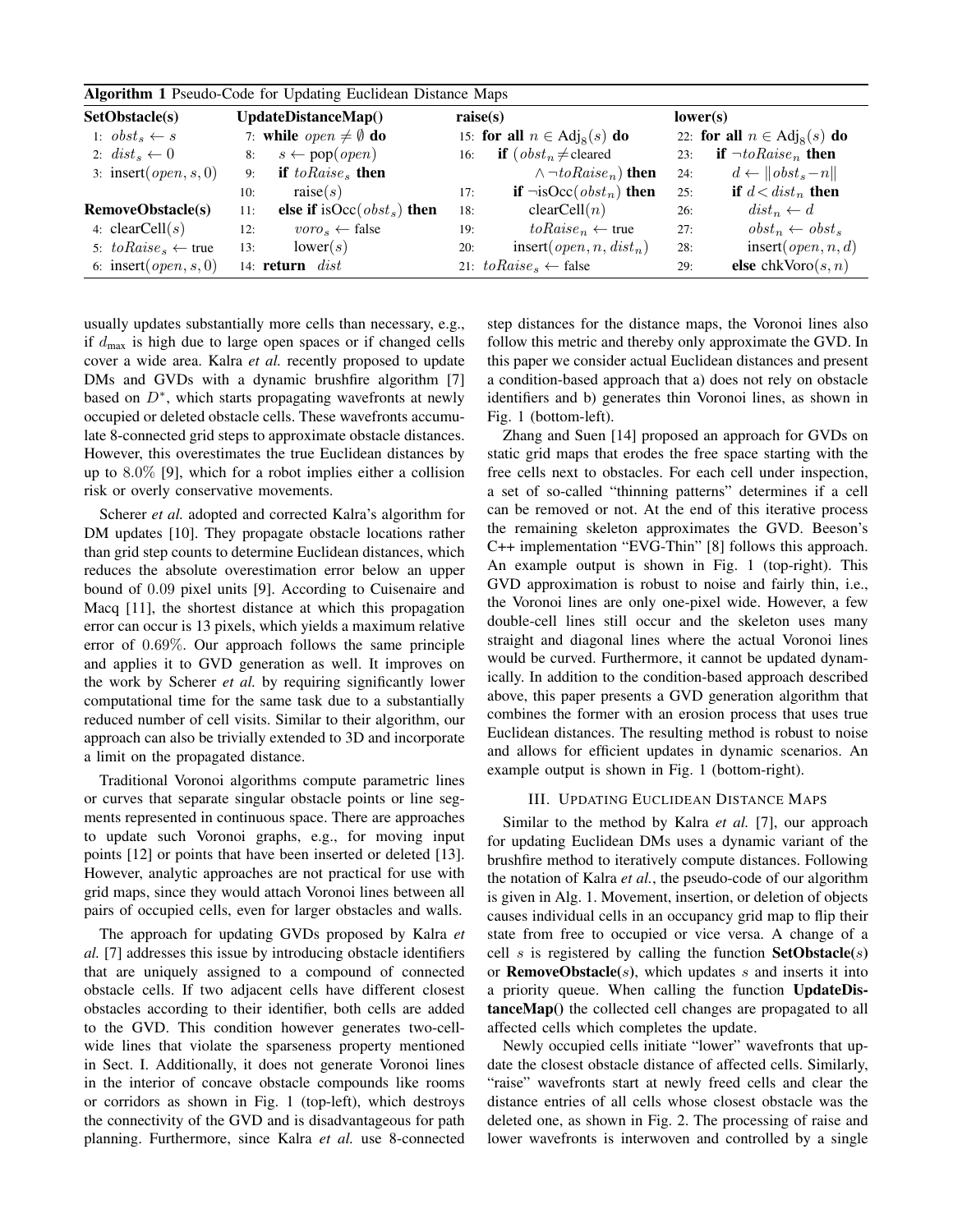

Fig. 2. Distance map update between two configurations (A) and (D). Black represents occupied cells, brightness increases with distance. The inserted obstacle (blue) initiates a "lower" wavefront shown in the intermediate steps (B) and (C) that updates the distances in the cells up to the point where a different obstacle is closer. The removed obstacle (red outline) starts a "raise" wavefront (B) that clears the cells that lost their closest obstacle. When it comes to a halt it initiates a "lower" wavefront (C) that recomputes the distances for the cleared cells (white) on the basis of the remaining obstacles.

priority queue that sorts the enqueued cells by distance. Both the raise wavefronts (Alg. 1, line 20) and the lower wavefronts (line 28) enqueue the neighbors of a processed cell to propagate the wavefront.

### *A. Data fields and initialization*

The output of an update step is a distance map *dist*, which stores in each cell s its Euclidean distance to the closest occupied cell in the corresponding grid map. The obstacle reference map obst stores for all cells the coordinates of their closest occupied cell. If  $s$  is occupied, it has a distance of  $dist_s = 0$  and refers to itself as closest obstacle location, i.e.,  $obst_s = s$ . The function **isOcc**(s) returns whether the latter condition is true for a given cell s. Upon initialization, all values are undetermined, i.e.,  $dist_s = \infty$  and  $obst_s =$ cleared. The function **clearCell** $(s)$  used in the algorithm also resets s to these values.

All cells that need processing by either a lower or raise wavefront are inserted into a priority queue *open* that is sorted by a distance value. The function  $pop(open)$  returns the cell s with the lowest enqueued distance and removes it from the queue. The method **insert**( $open, s, d$ ) inserts s into the queue with distance  $d$  or updates the priority if s is already enqueued. An additional flag to Raise is used to ensure proper processing of cells in the wavefronts, in particular where raise and lower wavefronts overlap.

# *B. Raise and lower: propagating wavefronts*

While the priority queue is not empty, the function UpdateDistanceMap() repeatedly retrieves the next unprocessed cell s (lines 7–8). If s has been cleared but has not yet propagated a raise wavefront, the function  $raise(s)$  is called (lines  $9-10$ ). If s however has a valid closest obstacle, the function  $lower(s)$  is called to propagate the lower wavefront (lines 11–13).

The function **raise**(s) processes each cell n in the 8connected neighborhood  $\text{Adj}_8(s)$  of s that is not yet part of a raise wavefront and refers to a closest obstacle  $obst_n$ (lines 15–16). If  $obst_n$  is not occupied, n is cleared, marked to propagate the raise wavefront, and inserted into the priority queue (lines 17–20). Otherwise, the raise wavefront comes to a halt at  $n$ , leaves  $n$  unchanged but still enqueues it to initiate a lower wavefront (line 20), as shown in Fig. 2 (C).

The function lower(s) considers each cell  $n$  in the 8connected neighborhood  $\text{Adj}_8(s)$  of s that is not marked to be part of a raise wavefront (lines 22–23). The Euclidean distance from  $n$  to the closest obstacle of  $s$  is compared to the current closest obstacle distance of  $n$  (lines 24–25). If it is smaller, the values for distance and closest obstacle of  $n$ are updated to reflect that  $obst_s$  is now the closest obstacle of  $n$  as well. Also,  $n$  is inserted into the priority queue to propagate the lower wavefront (lines 26–28).

To avoid superfluous raise wavefronts where they would overlap with lower wavefronts, the condition in line 25 can be extended to also overwrite cells with equal distance that refer to a deleted obstacle. The line then reads "if  $d \leq dist_n \vee$  $(d=dist_n \wedge \neg isOcc(obj_t))$  then".

The lines 12 and 29 update the GVD on the fly during the update of the distance map as described in Sect. IV. If only distance maps are required, the lines can be omitted.

#### *C. Implementation Details*

The distance map algorithm described above computes and compares real-valued Euclidean distances stored in dist. As previously done by Scherer *et al.* [10] and others, we resort to integer squared distances which saves computational expenses for the square-root.

A central data structure in our algorithm is the sorted priority queue used for the queues open and voroQ. We implement these queues using the bucketing technique presented by Cuisenaire and Macq [11]. It pools cells with the same distance in unsorted lists and keeps track of the next non-empty container. Thereby it reduces the insertion costs from  $O(\log n)$  to constant time.

To implement priority queues with unique entries and increasable priorities we actually insert the elements whenever they are updated, and carry a Boolean flag toProcess for each cell s. It is set to true by **insert**( $open, s, d$ ) and reverted to false by  $pop(open)$ . The function  $pop(open)$  iteratively dequeues elements until it reached an s with  $toProcess<sub>s</sub>$  = true, and thus discards duplicated entries.

# IV. RECONSTRUCTION OF VORONOI DIAGRAMS

Voronoi graphs in continuous spaces consist of infinitely thin lines and curves. When GVDs are represented on discretized grids, artifacts in the form of erroneous connections can occur. Firstly, a pair of nearby Voronoi lines that pass through adjacent cells becomes connected and thus creates erroneous circles and interconnections in the graph. Secondly, a single Voronoi line that lies between two discrete cell locations in continuous space causes double lines in the GVD. In both cases, the Voronoi graph looses its sparseness property, i.e., not all paths in the GVD correspond to topologically different routes with respect to obstacles.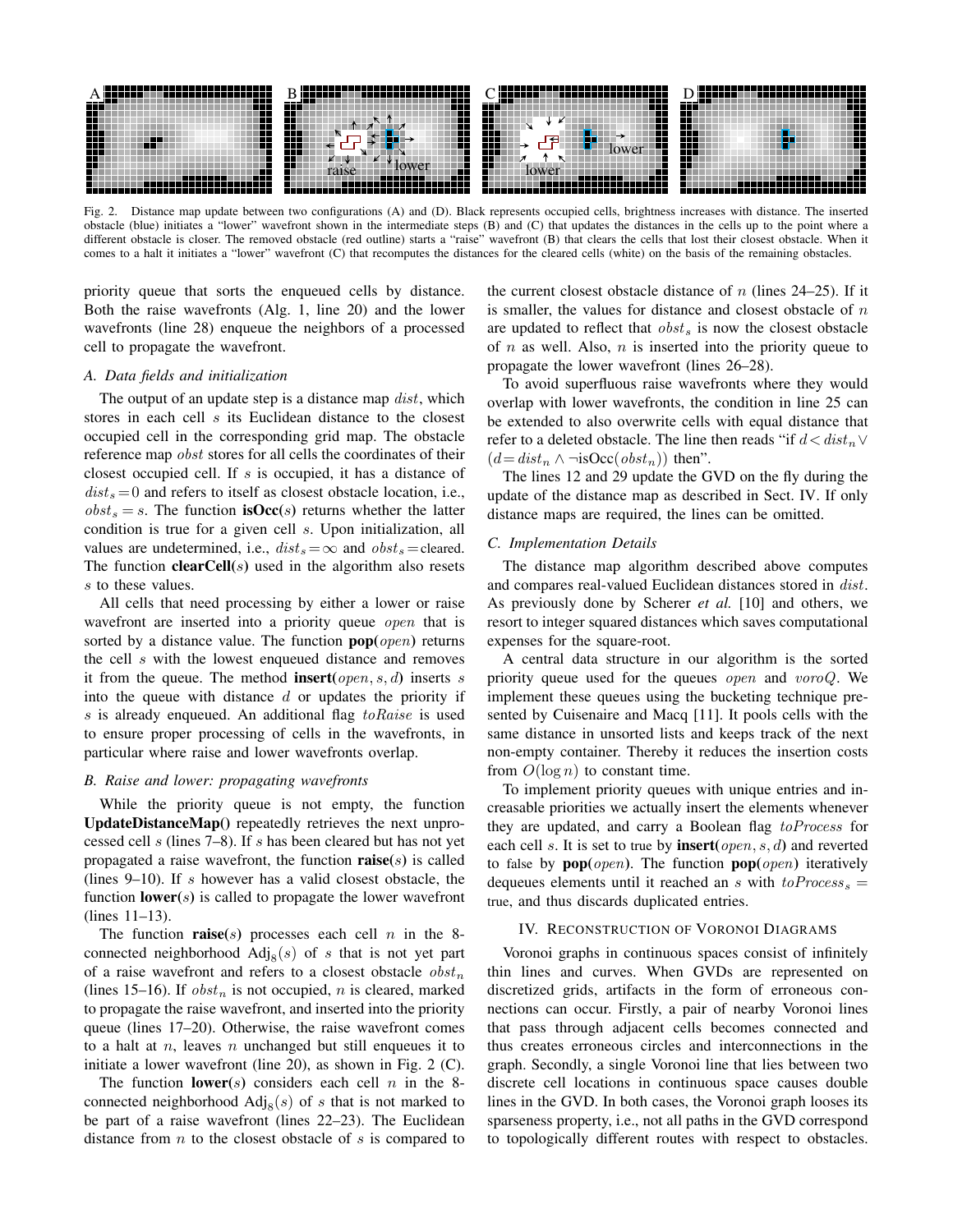

Fig. 3. Skeletonization-based Voronoi update between two configurations (A) and (D). The erosion (B) starts at cells adjacent to newly inserted obstacles (blue boundary), and where raise or lower wavefronts came to a hold during the distance map update (red boundary). In an iterative process, the cells are eroded depending on a set of conditions while ensuring the connectivity of the GVD (C). The remaining skeleton is the updated (unpruned) GVD (D).

# Algorithm 2 Condition-based Voronoi

### $\mathbf{chkVoro}(s, n)$

30: **if**  $(distr_s > 1 ∨ dist_n > 1) ∧ obst_n ≠$ cleared ∧  $\textit{obst}_n \neq \textit{obst}_s \land \textit{obst}_s \not\in \text{Adj}_8(\textit{obst}_n)$  then 31: **if**  $||s - obst_n|| \le ||n - obst_s||$  **then** voro<sub>s</sub> ← true 32: **if**  $||n - obst_s|| \le ||s - obst_n||$  **then** voro<sub>n</sub> ← true

| <b>Algorithm 3 Skeletonization-based Voronoi</b>                                                 |
|--------------------------------------------------------------------------------------------------|
| <b>rebuild Voronoi</b> (voroQ)                                                                   |
| 33: while $voroQ \neq \emptyset$ do                                                              |
| 34: $s \leftarrow pop(voroQ)$                                                                    |
| <b>if</b> ¬patternMatch(s) $\land \nexists n \in Adj_8(s)$ : conditions(s, n)<br>35:             |
| $\wedge$ comp( $obst_s$ ) $\neq$ comp( $obst_n$ ) then                                           |
| $\mathit{voro}_s \leftarrow \text{false}$<br>36:                                                 |
| for all $n \in \text{Adj}_8(s)$ do<br>37:                                                        |
| <b>if</b> voro <sub>n</sub> $\neq$ false <b>then</b> insert(voroQ, n, dist <sub>n</sub> )<br>38: |
|                                                                                                  |

When using an 8-connected grid model, the GVD appears to be thinner by visual inspection. However, due to the additional connections, such GVDs often violate the sparseness condition, which is not the case for 4-connected ones.

The remainder of this section presents two approaches to update GVDs on grid maps that mitigate the abovementioned problems. Both methods can generate 4- and 8-connected GVDs. An additional pruning step deals with artifacts due to discretization, i.e., double lines and erroneous connections, and thus ensures sparseness of the GVD.

# *A. Condition-based GVD*

Our *condition-based* approach to updateable GVDs improves on the algorithm by Kalra *et al.* [7] by performing less cell visits and operating without extra knowledge about obstacle identifiers. We represent the GVD by a map voro, which specifies for each cell  $s$  if it is part of the GVD (voro<sub>s</sub> = true) or not (voro<sub>s</sub> = false). The update of the GVD directly integrates with the update of DMs: lower wavefronts remove elements from the GVD (line 12), and potentially add them after checking a number of conditions (line 29).

In continuous space, a point is part of the GVD if the distance to its two closest obstacles is identical. This condition cannot directly be applied to discretized cell coordinates. Instead, we have to select the cells for the GVD that contain Voronoi lines in their associated area. If the lower wavefront propagated by a cell  $s$  finds an adjacent cell  $n$  whose distance cannot be lowered by adopting  $obst_s$  as closest obstacle, it calls **chkVoro** $(s, n)$ . This function tests if at least one

 $c \in \{s, n\}$  is not adjacent to its closest obstacle (see Alg. 2, line 30), which increases the robustness to noise. If  $n$  has a valid closest obstacle that is different and not adjacent to the closest obstacle of s, both cells are GVD candidates. The function then adds the cell  $c \in \{s, n\}$  that violates the continuous Voronoi condition to the lesser degree, i.e., the one with the smaller distance increase when switching from its own referenced obstacle to the one of the competing neighbor. If the increase is the same both ways, both cells are inserted (lines 31–32). For 8-connected GVDs, the " $\leq$ " are replaced by " $\lt$ " for diagonal neighbors s and n, since no cells need to be inserted in the case of equal increase.

#### *B. Updating Skeletonization-based GVDs*

Algorithms like EVG-Thin [8] skeletonize the free space to generate GVD approximations, starting with the cells adjacent to obstacles. By iteratively applying thinning patterns that preserve the connectivity, an evenly progressing erosion of the free space is ensured. The remaining skeleton approximates the GVD, as shown in Fig. 1 (top-right). These approaches are robust to noise and thus generate clean GVD approximations. This section presents an approach to generate and update skeletonization-based GVDs that consider actual Euclidean distances.

To ensure correct updates after topological changes, we assign a unique identifier to each connected group of occupied cells. These identifiers are stored by  $comp(s)$  for each occupied cell s, and can be updated efficiently in  $O(\log n(\log \log n)^3)$  time [15].

The erosion of our dynamic method starts next to newly inserted obstacles and where raise wavefronts turned into lower wavefronts while updating the DM as shown in Fig. 3. These cells are enqueued in  $voroQ$ , sorted by their distances for even erosion.

The function **rebuildVoronoi**( $voroQ$ ) iteratively retrieves the cell s with the lowest distance from the queue, see Alg. 3, lines 33–34. Cells were unconditionally added to the GVD by the raise wavefronts (not shown in pseudo code), and are now removed again (line 36) if all of the following conditions hold: (a) the cell is not required for the GVD as determined by connectivity patterns (b) no cell  $n$  adjacent to  $s$  fulfills the conditions in Sect. IV-A and has an obstacle with a different identifier comp( $obst_n$ ) than the obstacle of s (line 35).

The patterns shown in Fig. 4 match whenever the center cell s provides connectivity for one or more of its adjacent cells. Here, a "1" matches  $voro = true$ , while "0" stands for  $voro =$  false, and empty fields are ignored. The patterns are applied in every rotation where indicated by arrows. If not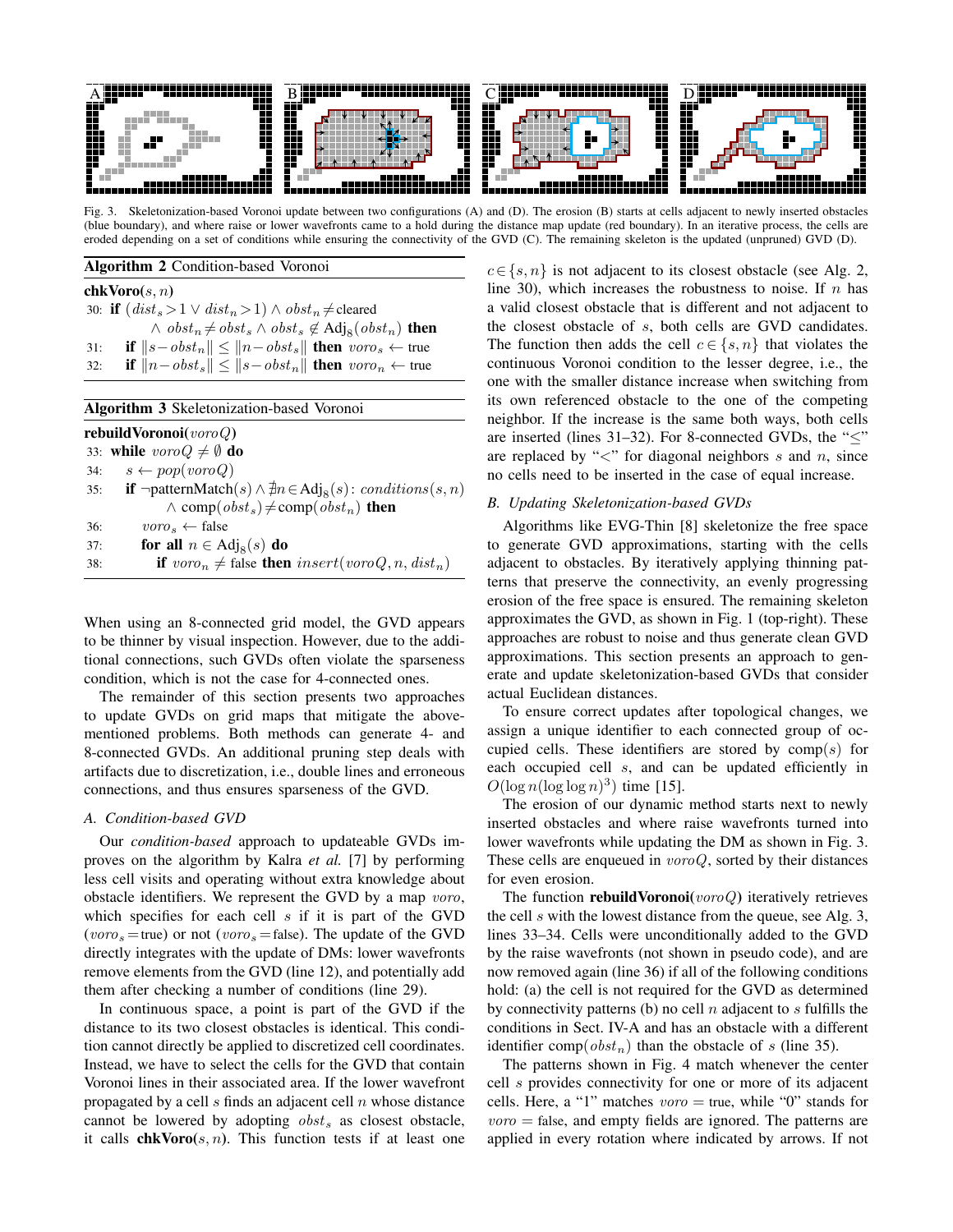

Fig. 4. Patterns used by the function **patternMatch**(s), which returns true if any of the patterns match. Arrows indicate application of rotated copies.

prevented by any of these conditions, the cell is removed and all its neighbors that still are on the GVD are inserted into voroQ for inspection (lines 37–38).

# *C. Pruning*

As discussed in Sect. I, different paths on the Voronoi graph correspond to topologically different routes in the environment. To preserve this property for GVDs on grid maps, thin Voronoi lines, i.e., being one pixel wide, are desired. Previous work on dynamic GVDs by Kalra *et al.* however regularly generates Voronoi lines that are two or three pixels wide. In contrast, both our approaches generate thin GVDs wherever this can be done unambiguously. Our optional pruning step erodes 2-pixel-wide Voronoi lines that occur where a theoretical Voronoi line passes exactly between two cells. Therefore, all new Voronoi cells are inserted into a priority queue and processed as follows.

In a first phase the pruning algorithm merges Voronoi lines that are erroneously connected due to the finite map resolution. This is done by adding unoccupied cells that are enclosed by 4-connected Voronoi lines to the GVD. They are detected by matching pattern  $P_3^8$ .

The second phase implements the actual pruning step. In increasing order of distance, the enqueued cells are iteratively popped from the priority queue. If such a cell has more than one neighbor on the GVD, and none of the connectivity patterns match at the cell's location, it can be removed from the GVD without affecting its topology.

#### V. EXPERIMENTS

We tested our algorithms on laser range data of walking people in different environments (see Fig. 5), recorded by a moving robot. The sequence "FR079" consists of 369 frames recorded in an office building, and "FR101" contains 400 frames recorded in a large foyer space. The update radius around the robot was only limited by the maximum range of the laser scanner (80 m), and the maximum closest obstacle distance  $d_{\text{max}}$  in these two maps is 29 cells (1.45 m) and 97 cells (4.85 m), respectively.

The 400 frames of "Factory" were simulated by randomly inserting 200 obstacles per frame into a grid map of a large factory floor with  $d_{\text{max}} = 44$  cells (2.2 m). Similar to Kalra *et al.* [7], the random obstacles were placed within 5 m radius around a moving center, which simulates a moving observer with limited perception. The tests were done using our C++ implementation of the algorithms, running on an Intel®  $Core^{TM}$  i7 2670 MHz. The source code and the employed data sets are available online [1].



Fig. 5. Maps of the environments where our experiments were carried out.

TABLE I UPDATE PERFORMANCE OF DISTANCE MAPS AND VORONOI DIAGRAMS

|                     |              | Time per frame [s] |       | Cell visits per frame |       |            |            |            |  |
|---------------------|--------------|--------------------|-------|-----------------------|-------|------------|------------|------------|--|
| Map & Approach      |              | mean               | min   | max                   | mean  | min        | max        |            |  |
| Distance Maps       |              | Maurer             | 0.013 | 0.013                 | 0.013 | 1,393,286  | 1,392,450  | 1,394,272  |  |
|                     | FR079        | Cuisenaire         | 0.011 | 0.010                 | 0.011 | 302,513    | 301,022    | 304,138    |  |
|                     |              | *Scherer           | 0.010 | 0.006                 | 0.019 | 250,403    | 77,277     | 657,903    |  |
|                     |              | *Ours              | 0.003 | 0.001                 | 0.005 | 99.761     | 29.340     | 190,998    |  |
|                     |              | Maurer             | 0.032 | 0.032                 | 0.033 | 3,299,105  | 3,296,201  | 3,302,497  |  |
|                     | <b>FR101</b> | Cuisenaire         | 0.021 | 0.021                 | 0.021 | 572,345    | 562,474    | 581,158    |  |
|                     |              | *Scherer           | 0.082 | 0.026                 | 0.148 | 3,338,297  | 792,054    | 6,190,219  |  |
|                     |              | *Ours              | 0.033 | 0.011                 | 0.051 | 1,264,488  | 427,176    | 1,929,690  |  |
|                     |              | Maurer             | 0.060 | 0.060                 | 0.060 | 5.954.325  | 5,954,259  | 5,954,447  |  |
|                     |              | Cuisenaire         | 0.050 | 0.050                 | 0.052 | 959,484    | 957,735    | 961,709    |  |
|                     | Factory      | *Scherer           | 0.023 | 0.003                 | 0.032 | 976,292    | 80,262     | 1,307,630  |  |
|                     |              | *Ours              | 0.008 | 0.002                 | 0.011 | 319,871    | 80,262     | 423,315    |  |
| Diagrams<br>Voronoi |              | EVG-Thin           | 0.121 | 0.120                 | 0.122 | 10,030,438 | 10,001,973 | 10,059,575 |  |
|                     | FR079        | *Kalra             | 0.013 | 0.006                 | 0.030 | 483,242    | 281,126    | 933,410    |  |
|                     |              | *Ours Skel         | 0.008 | 0.004                 | 0.011 | 181,716    | 39,676     | 408,248    |  |
|                     |              | *Ours Cond         | 0.005 | 0.003                 | 0.008 | 113,803    | 31,824     | 215,131    |  |
|                     |              | EVG-Thin           | 0.296 | 0.282                 | 0.310 | 19,892,173 | 19,798,905 | 20,005,447 |  |
|                     | <b>FR101</b> | *Kalra             | 0.157 | 0.046                 | 0.284 | 4.363.678  | 1,537,112  | 7,558,395  |  |
|                     |              | *Ours Skel         | 0.060 | 0.027                 | 0.091 | 2,480,006  | 880,617    | 3,715,450  |  |
|                     |              | *Ours Cond         | 0.044 | 0.018                 | 0.066 | 1,372,060  | 475,163    | 2,087,083  |  |
|                     | Factory      | EVG-Thin           | 0.619 | 0.592                 | 0.632 | 35,540,331 | 35,525,379 | 35,551,489 |  |
|                     |              | *Kalra             | 0.050 | 0.005                 | 0.068 | 1,462,930  | 167,553    | 1,970,182  |  |
|                     |              | *Ours Skel         | 0.021 | 0.011                 | 0.026 | 689,189    | 252,674    | 906,647    |  |
|                     |              | *Ours Cond         | 0.017 | 0.009                 | 0.021 | 391,555    | 113,889    | 515,343    |  |
|                     |              |                    |       |                       |       |            |            |            |  |

\* dynamic method that updates only the affected parts of the map in each frame

#### *A. Computational performance of dynamic updates*

To demonstrate the computational benefit of dynamically updateable DMs, we compared our algorithm with stateof-the-art static methods implemented by Fabbri *et al.* [6], namely the algorithms by Cuisenaire and Macq [11] and Maurer *et al.* [16]. These approaches are highly efficient, but recompute the whole distance map in every frame. We further compared our method to the recent approach by Scherer *et al.* [10]. Since no source code was available, we implemented this algorithm in C++ with the assistance of Scherer. Our condition-based GVD "Ours Cond" and the skeletonization-based approach "Ours Skel" are compared to the static EVG-Thin method [8] and the dynamic approach by Kalra *et al.* [7]. The performance results are shown in Tab. I, and summarizing plots are presented in Fig. 6. For each sequence the computation time and cell visits per frame are given by their mean, minimum, and maximum values of all frames. When repeating the measurements 10 times for each sequence, the standard deviations between the runs were well below 1% of the reported means.

In general, the dynamic methods are considerably faster than the static approaches by Cuisenaire and Maurer *et al.*,